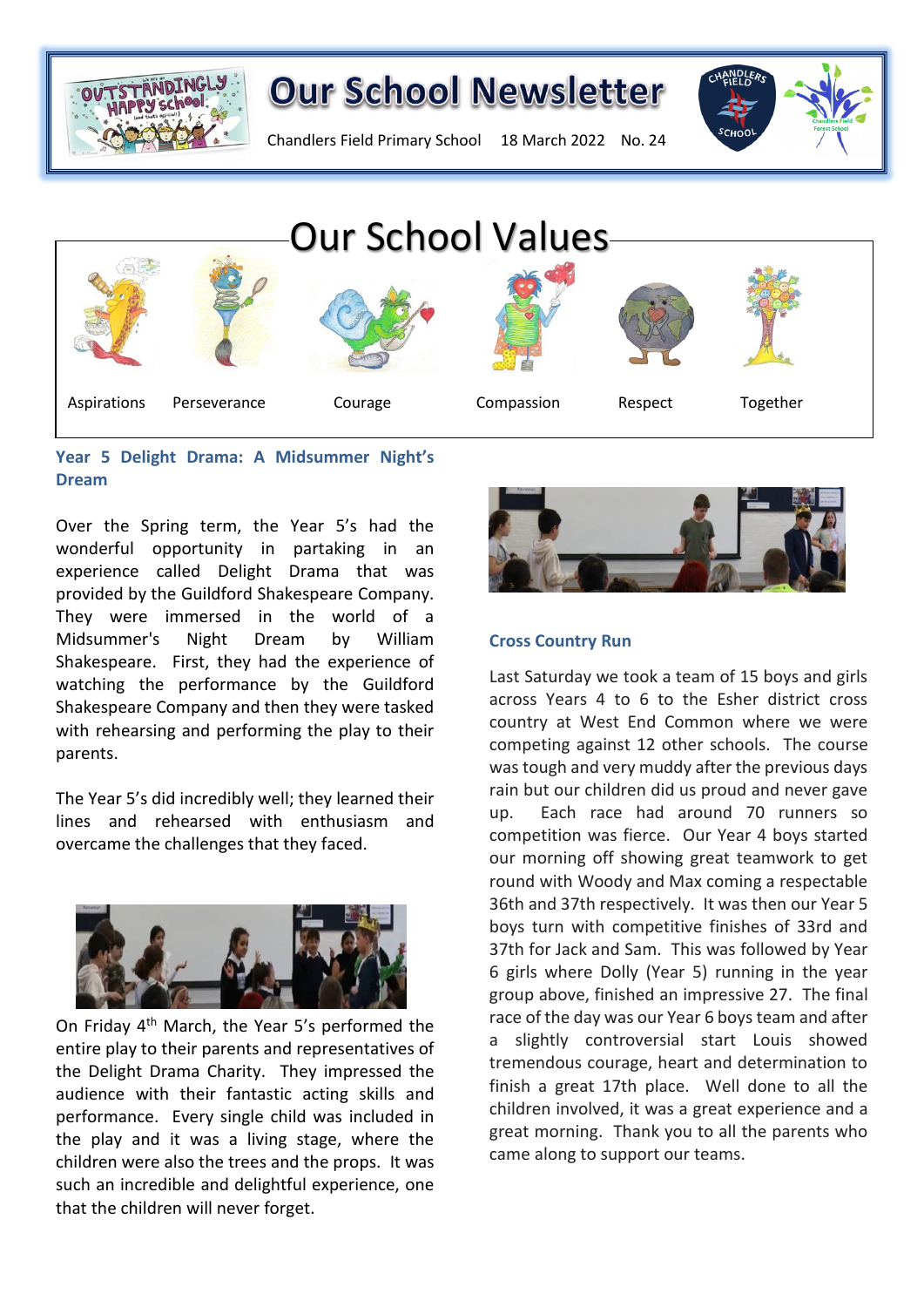

Chandlers Field Primary School 18 March 2022 No. 24



#### **30 Hour Nursery Code**

If your child is currently attending the nursery for 30 hours, please may we remind you to reconfirm your 30 hour code before the end of term. If codes are not reconfirmed every term your child may fall out of eligibility for extended provision. If you are having problems reconfirming your code please contact the Childcare Choices helpline number on 0300 123 4097 as soon as possible.

#### **Netball Match Report**

Yesterday afternoon in the glorious spring sunshine saw our second match away against St. Albans B team. The match was a close one with both teams displaying excellent passing skills but neither team could find the finishing shots to take the lead until Avsin shot beautifully in the third quarter to put us 1-0 up. The rest of the match continued to be end to end stuff but our defence held firm to record our first win. Well done girls and looking forward to our next match in 2 weeks times.

#### **Parent Survey**

Thank you to everyone who has completed the parent survey this week.

If you have not yet completed it the survey can be found at the link below.

#### https://forms.office.com/r/nMHk37t1jw

The purpose of the survey is to help us make sure we are providing the best standard of education for your children; we would like to know how you feel about our school.

This will help us to:

- Find out what we're doing well and where we could do better
- Decide which areas to prioritise when developing our school success plan

• Make sure we are meeting the needs of you and your children

Please complete one response for each child you have in school. The closing date for the survey will be Friday 25th March 2022.

Replies will be treated in the strictest of confidence.

Your feedback is very important to us.

#### **Nursery Places**

We will soon be allocating nursery places for September 2022. If your child is 3 years old by 1 September 2022 and you are not already on our nursery waiting list, please contact the school office as soon as possible.



We have a very supportive parents working group that meet termly with the anti-bullying coordinators Mr Luxon and Mrs Edwards, along with our anti-bullying lead governor Ms Cheesman.

Over the last two terms we have discussed our forthcoming anti bullying charter mark accreditation that takes place on the 29 March. We have looked at evidence and work that goes on in the school to promote anti-bullying and the processes we put in place with bullying allegations, including our restorative approach. During the Autumn Term they met with our Listening Ears, to better understand their role and this term they have been informed who our Play Leaders are and how their role works alongside the Listening Ears. The working group have had the opportunity to walk round the school to view the posters and displays, including our child friendly policy.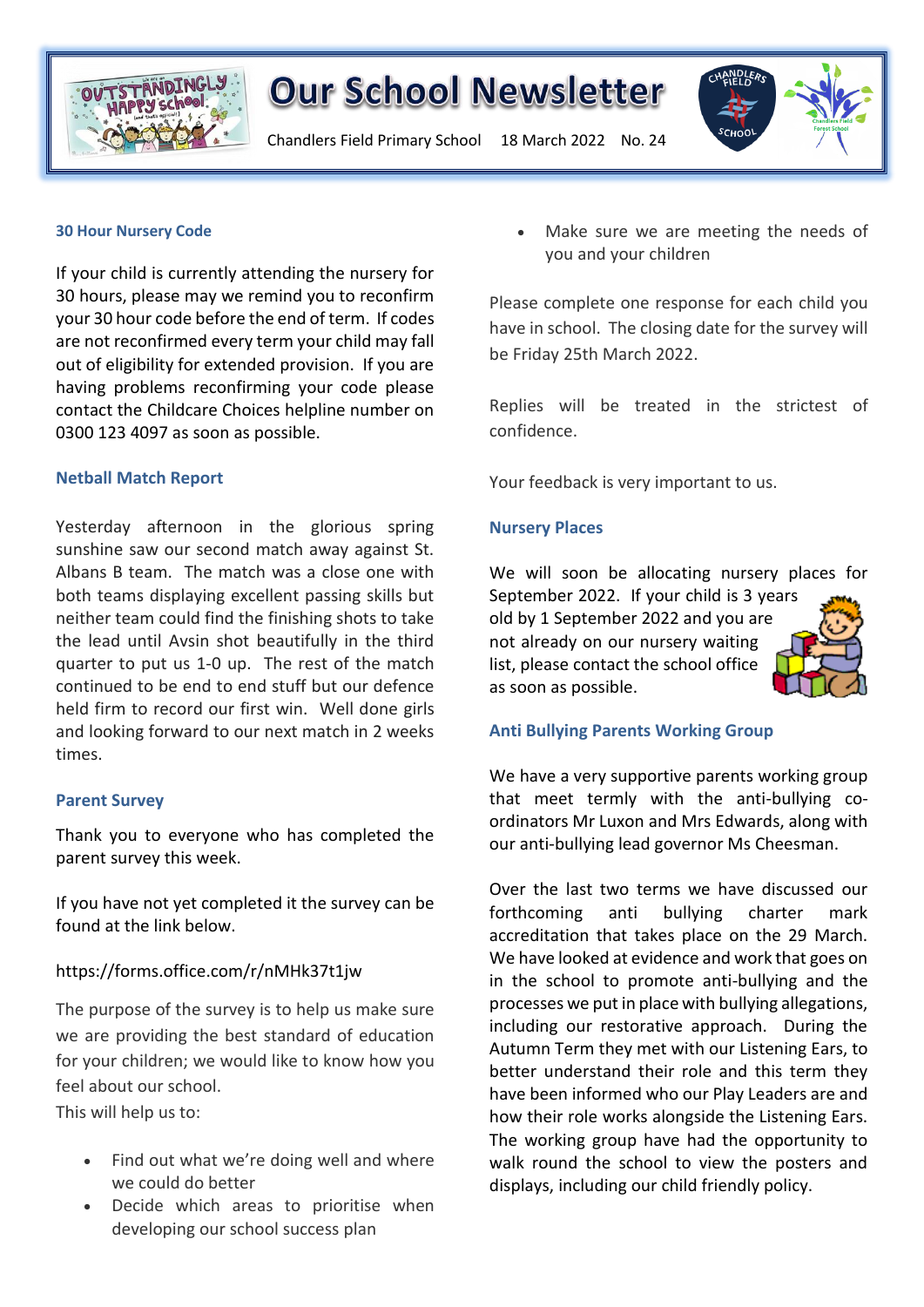

**Our School Newsletter** 

Chandlers Field Primary School 18 March 2022 No. 24



We are very grateful for their support and below are photos and names of the working group for your information.

**Mr Cracknell (no photo) Miss C. Bender Mr D. Stock Mrs A. Ignasiak Mrs C. Weller**







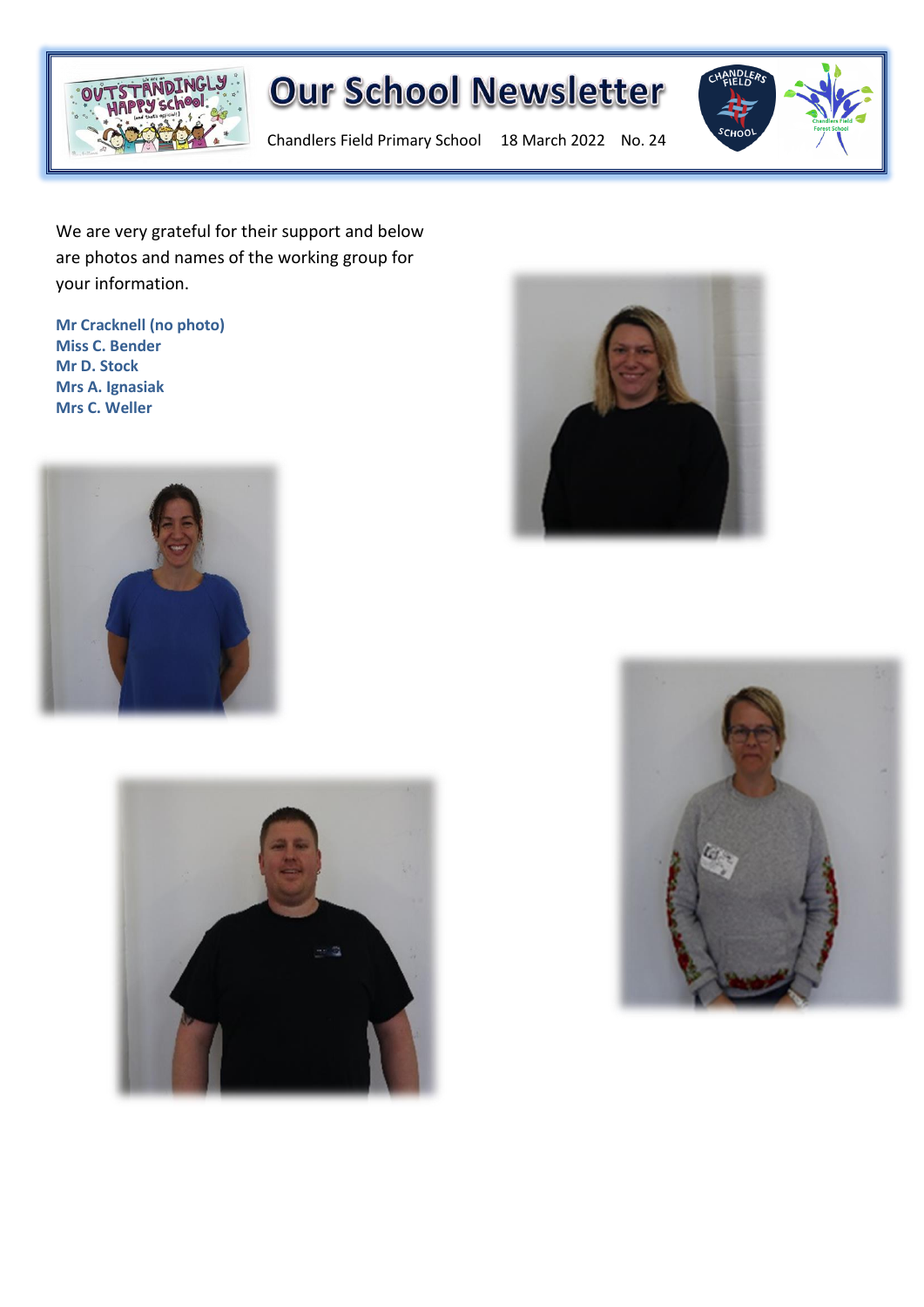

Chandlers Field Primary School 18 March 2022 No. 24



#### **Independent Learners**

Time to prime those brains and flex those fingers: World [Maths](https://www.3plearning.com/world-maths-day/) Day is back!

On Wednesday 23 March 2022, students across the globe will battle it out to discover who is the world's strongest mathlete.

World Maths Day is all about fun, fast and inclusive mathematics, with Live Maths challenges being the

highlight of the event. Students compete against peers from across the globe in 20 one-minute challenges. For every correct answer they achieve,



they're awarded one point which goes towards their total World Maths Day score. Wednesday, 23 March 2022 is the date of this year's World Maths Day. It runs for 48 hours to cover all global time zones. All children from Year 1 to Year 6 have a login.

| Mathletics Top 10 |                          |               |
|-------------------|--------------------------|---------------|
| <b>Name</b>       | <b>Class</b>             | <b>Points</b> |
| Jasleen J.        | <b>Buckingham Palace</b> | 2300          |
| Briken B.         | Southbank                | 2060          |
| Abed P.           | <b>Pudding Lane</b>      | 2060          |
| Freddie Y.H.      | Bloomsbury               | 2030          |
| Sabah P.          | <b>Buckingham Palace</b> | 1860          |
| Orneda H.         | <b>Buckingham Palace</b> | 1634          |
| Bobby S.          | <b>Regents Park</b>      | 1422          |
| Jakub O.          | <b>Bond Street</b>       | 1364          |
| Scarlett G.       | <b>Pudding Lane</b>      | 1230          |
| Honey W.          | <b>Pudding Lane</b>      | 1200          |

| <b>Education City</b> |                  |  |
|-----------------------|------------------|--|
| <b>Name</b>           | <b>Class</b>     |  |
| Amisha R.             | <b>Hyde Park</b> |  |
| Staish N.             | Southbank        |  |
| Darcie R.             | Windsor Castle   |  |

| <b>House Points</b> |      |
|---------------------|------|
| <b>Thames</b>       | 1350 |
| <b>Mole</b>         | 1151 |
| <b>Ember</b>        | 830  |
| Wey                 | 682  |

#### **Attendance**



**Well done Baker Street 100% attendance!**

#### **Dates for your diary**

| 21 Mar 2022    | <b>World Poetry Day</b>         |
|----------------|---------------------------------|
| 21 Mar 2022    | British science week            |
| 22 Mar 2022    | Year 1 trip to St. Peters       |
|                | Church                          |
| 22 Mar 2022    | <b>Parents Consultations</b>    |
| 24 Mar 2022    | <b>Parents Consultations</b>    |
| 24/25 Mar 2022 | <b>Skipping Workshops</b>       |
| 01 April 2022  | Ramadan                         |
| 01 April 2022  | Last day of term                |
| 19 April 2022  | Children return to school       |
| 22 April 2022  | Earth Day                       |
| 22 April 2022  | Year 4 Bikeability              |
| 02 May 2022    | <b>Bank Holiday</b>             |
| 03 May 2022    | Eid Ul-Fitr                     |
| 04 May 2022    | World Maths Day                 |
| 09 May 2022    | KS2 SATs week begins            |
| 13 May 2022    | <b>National Numeracy Day</b>    |
| 20 May 2022    | <b>Reception Group Assembly</b> |
| 23 May 2022    | Big School Clean Up             |
| 24 May 2022    | Class Photographs               |
| 27 May 2022    | Queens Platinum Jubilee         |
|                | Event                           |
| 27 May 2022    | Last day of half term           |
|                |                                 |